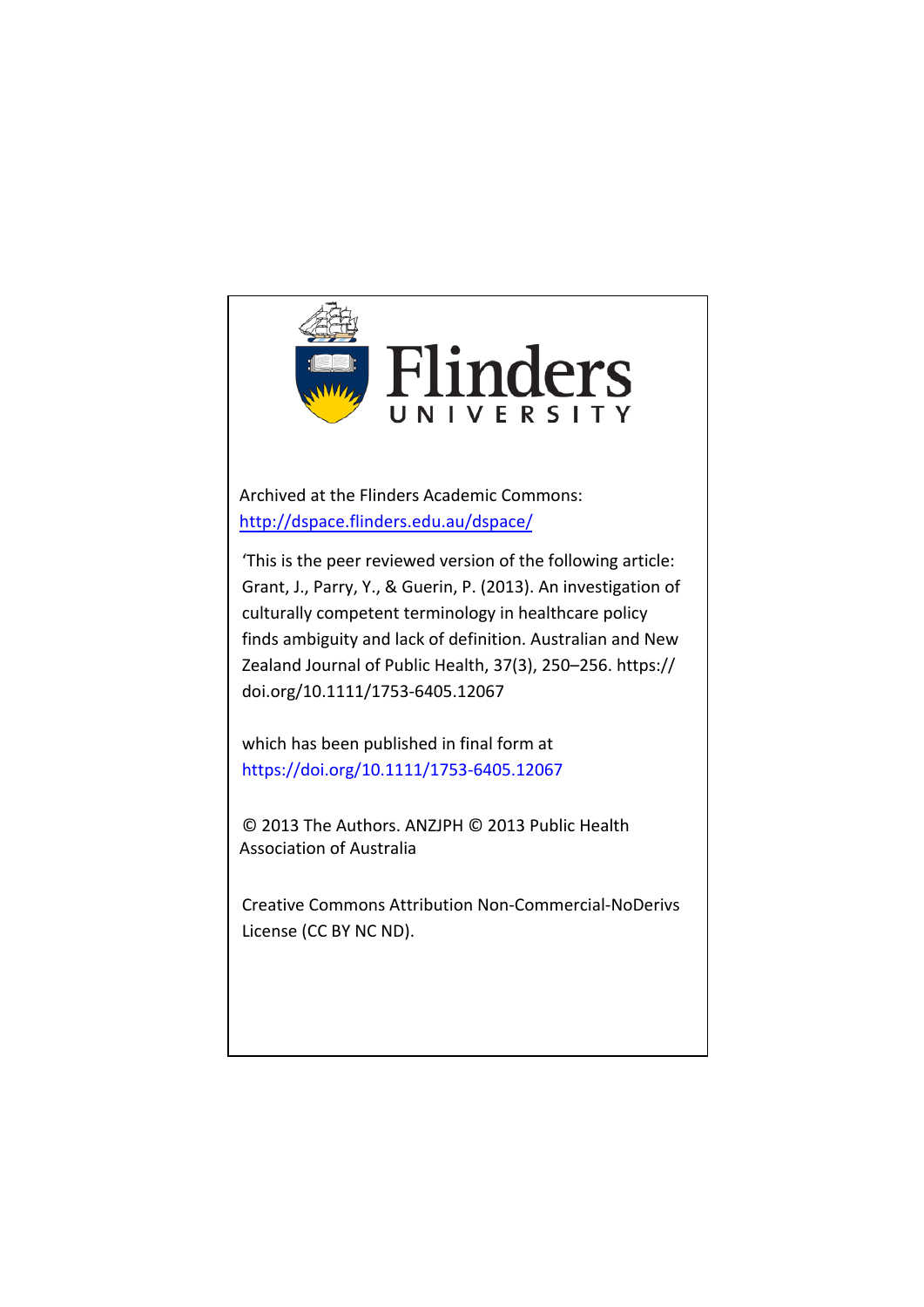# **An investigation of culturally competent terminology in healthcare policy finds ambiguity and lack of definition**

## **Abstract**

*Objective*: This research explored how the concept of cultural competence was represented and expressed through health policies that were intended to improve the quality and efficacy of healthcare provided to families from culturally marginalised communities, particularly women and children with refugee backgrounds. *Method*: A critical document analysis was conducted of policies that inform healthcare for families from culturally marginalised communities in two local government areas in South Australia. *Results*: The analysis identified two major themes: lack of, or inconsistent, definitions of 'culture' and 'cultural competency' and related terms; and the paradoxical use of language to determine care.

*Conclusions*: Cultural competence within health services has been identified as an important factor that can improve the health outcomes for families from marginalised communities. However, inconsistency in definitions, understanding and implementation of cultural competence in health practice makes it difficult to implement care using these frameworks. **Implications:** Clearly defined pathways are necessary from health policy to inform culturally competent service delivery. The capacity for policy directives to effectively circumvent the potential deleterious outcomes of culturally incompetent services is only possible when that policy provides clear definitions and instructions. Consultation and partnership are necessary to develop effective definitions and processes relating to cultural competence.

*Key words*: immigration, child health, child welfare, culture, health services

*Aust NZ J Public Health.* 2013; 37:250-6 doi: 10.1111/1753-6405.12067

## **Julian Grant, Yvonne Parry**

*School of Nursing & Midwifery, Flinders University, South Australia*

## **Pauline Guerin**

*School of Nursing & Midwifery, Flinders University, South Australia; Pennsylvania State University, United States*

**W**hile there is a growing literature related to the conceptual importance of culturally competent healthcare, there is little evidence demonstrating its effectiveness in improving healthcare outcomes.<sup>1-3</sup> Studies also often lack methodological rigour.<sup>4</sup> There is some evidence that training health professionals in the provision of culturally competent care results in improved service delivery,<sup>3-5</sup> but contrary evidence also exists.<sup>6</sup>

Internationally, terminology around the provision of culturally competent healthcare is varied. For example, cultural competence, or cross-cultural or transcultural care, has been mainly used in the United States (US). The cultural safety model has taken precedence in New Zealand (NZ) and in Canada. However, in Australia, there is a wide variety of terms including cultural security,<sup>7</sup> cultural safety,<sup>7,8</sup> and cultural competence.<sup>9</sup> From a strictly theoretical perspective, cultural competence has been critiqued<sup>2,10-12</sup> but, despite limitations, the relatively stronger body of evidence perpetuates its use as a preferred concept. Other more recent concepts, such as cultural safety, have been described as being theoretically more appropriate, but lack research evidence to support their adoption.<sup>13,14</sup>

Despite years spent developing policies and strategies for culturally competent

healthcare, culturally marginalised clients continue to experience culturally incompetent healthcare.15-17 Despite best intentions, health professionals use unexamined approaches of white Western practices when working with families who are culturally different to themselves.18,19 This can have unintended effects of paternalism and assimilation into Western cultural practices.<sup>18,19</sup>

Discriminatory healthcare experiences are particularly significant for children from culturally marginalised communities because early experiences greatly affect long-term health outcomes and ability to achieve educationally and economically.20,21 Exposure to racial discrimination is described as a chronic stressor and risk factor for poor health outcomes.22 Studies that have explored the relationship between discrimination and child health are limited and primarily relate to older children from African American groups.23 Existing studies show strong relationships between perceived racism and mental health problems, as well as behavioural issues, particularly in adolescent risk taking behaviours and indicators of metabolic and cardiovascular disease.23,24 This is consistent with an Australian study of children from Middle Eastern and Asian backgrounds that found perceived discrimination in childhood linked to withdrawn social behaviours, greater emotional problems and indirect aggression.25

**Submitted**: June 2012 **Revision requested**: November 2012 **Accepted**: March 2013 **Correspondence to:** Dr Yvonne Parry, School of Nursing & Midwifery, Sturt campus, Flinders University, GPO Box 2100, Adelaide 5000; e-mail: yvonne.parry@flinders.edu.au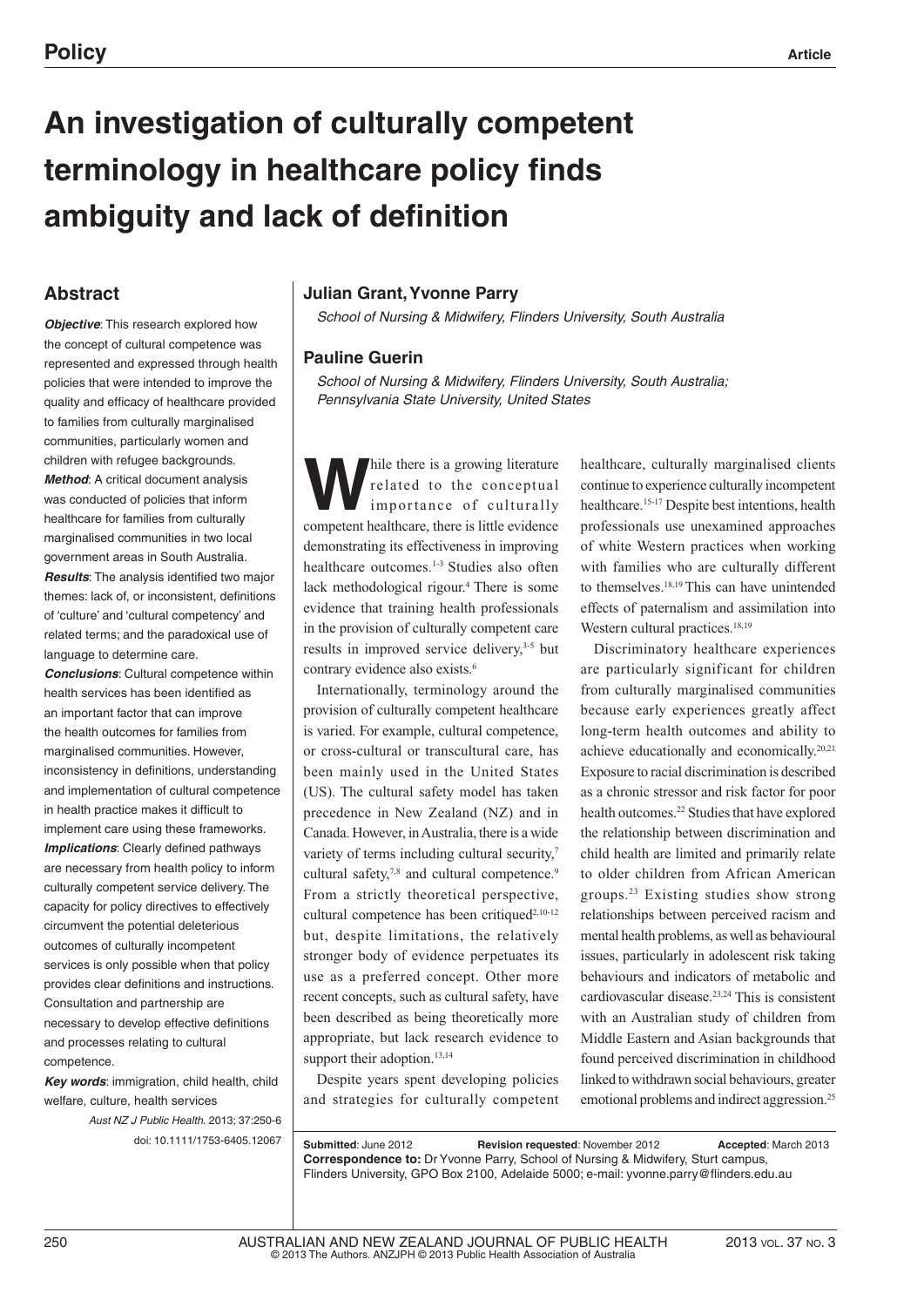Children with parents from refugee backgrounds are particularly vulnerable, and have an increased risk of developing physical or psychological problems.17,25,26 More specifically, refugee children who have also experienced traumas such as physical and mental deprivation, violence and displacement at critical developmental stages are likely to have a higher burden of mental health problems.<sup>27</sup> More research is required to understand the relationship between the timing of racial discrimination and negative health impacts.<sup>24</sup>

A child's experience is explicitly shaped by their parents' socioemotional, physical and economic situation. Indeed, disadvantage that begins before birth and follows into infancy and early childhood is known to accumulate throughout life.28 While we know that vicarious racism, through parents or caregivers, is associated with poor health outcomes among Indigenous child populations in Australia,29 what is not clear is how the vicarious experiences of racial discrimination affects health outcomes for children.24 Links have been identified to reduced maternal support and involvement with children, reduced quality of the maternal-child relationship and reduced capacity to provide a warm, caring environment.<sup>22,23</sup> Where parents seeking care for their children encounter – at best – culturally unsafe services and – at worst – discriminatory or racist experiences, their children will be further disadvantaged.

Cultural competence has been internationally recognised as a safety and quality strategy that can reduce harm and ultimately save lives.30-32 However, there is a lack of research around strategies for working with cultural diversity in children's health in an Australian context.33 While there is a growing body of evidence around the health impacts of discrimination on children at an individual level, there is a significant lack of research around how institutional and structural racism affects the health and well-being of children.<sup>24</sup> For this reason, it is essential to explore how health policies aimed at supporting children and their families represent diversity and cultural competency for practice.

In South Australia, both new arrivals and individuals in the early childhood years are identified as at-risk populations requiring specific effort for equity strategies within health.<sup>34</sup> Further, women and children are identified in the *Framework for Early Childhood Services in South Australia* as particularly susceptible to inequalities in health and welfare, mainly during the antenatal period and throughout the early childhood years.35 Women and children from marginalised communities, such as those with refugee backgrounds, face even greater challenges in having their healthcare needs met due to the host culture lacking the language skills, resources, cultural knowledge and understanding for adequate communication. Both of these reports were intended to guide organisational policies in the ensuing years.

Despite the subsequent implementation of policy there is little research evidence as to how related policies are understood and implemented for services for families from refugee backgrounds. Newman, Baum and Harris<sup>36</sup> reviewed national policy responses to health inequities and highlight the omission of refugee health to close the vulnerability gap. They also report that terms such as 'disadvantage' and 'health inequities' are not defined clearly, nor are they noticeably addressed in government targets.36

To address health inequities, the Australian Institute of Health and Welfare (AIHW)<sup>37</sup> suggests that "access to affordable socially and culturally appropriate services and support systems that strengthen families and community capacity to look after children is important for improving outcomes for children". In 2012, "culturally appropriate" care remains ill-defined. Sims et al.<sup>17</sup> identified cultural competency and partnership as important factors in the provision of culturally appropriate care. In 2005,  $AHIW<sup>37</sup>$ said that as a nation we "lack specific indicators to monitor the performance of systems and services that are available to children and families". The 2009 AIHW report argues that many indicators are available on a range of performance measures around health and well-being, however there remain no measures to indicate whether service provision is culturally safe.<sup>38</sup> Performance of systems and services aimed at supporting families becomes more imperative when they have experienced the multiple traumas of forced migration and are at risk of experiencing continued trauma through institutional racism.39 Unless we comprehensively define effective strategies such as cultural competence we cannot develop indicators to monitor systems and services used by marginalised families, such as refugees.

In the public health domain, policies define goals and strategies to promote, protect and maintain the health of the population. Public policies have been enacted in a variety of sectors, including education, water and sanitation,<sup>40</sup> transport and finance, as well as in the healthcare sector. Further, policy and government ideologies play a pivotal role in health funding and outcomes. However, although policies are necessary to ensure universal, competent, professional practice, they are not sufficient on their own. The process of creating policies to reduce structural forms of racial discrimination and thus reduce health inequities requires an understanding of the interplay between policy, service provision and the effectiveness of the outcomes on the population in question. This study explicitly explores this interface by critiquing how cultural competence is represented in public and health services policies.

Policy and procedural directives represent structural determinants of health. As a determinant of health, this focus on policy highlights the upstream, government-based influences on health outcomes for the population of refugee infants and children. Policy occurs through three processes of change: "convincing policy makers that a problem exists; proposing feasible, politically attractive proposals to solve the problem; and negotiating the politics that influence whether a proposal succeeds in the political arena".<sup>41</sup> The focus here is to explore the concept of cultural competence in policy. Overall, training and information about cultural competence will ultimately only be as effective as the policy that drives practice. This study will contribute this much needed perspective to the literature.

We performed a policy document analysis of mainstream healthcare organisations that provide health and parenting services to families who gained entry to Australia through humanitarian programs (i.e. as refugees or asylum seekers). Our analysis sought to identify how cultural competence was represented and expressed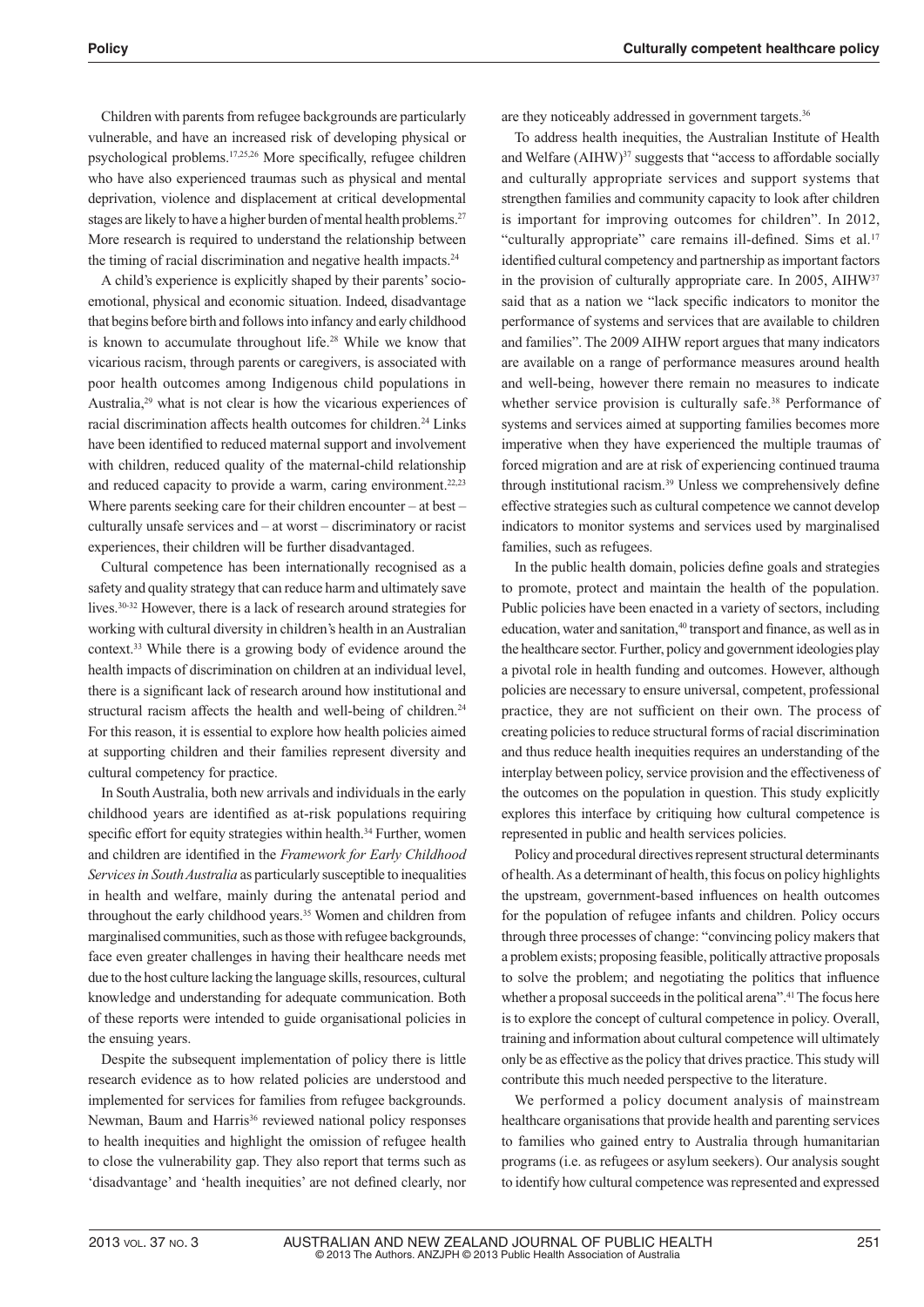in policy. Thus, the critique examined the structural foundations that influence practice in these organisations. Significantly, this study addresses two of the seven strategic directions of Australia's *National Preventative Health Strategy*: to "act early and throughout life" and "reduce inequality" through targeting disadvantage.<sup>42</sup> Given that disadvantage that begins early continues throughout life,<sup>28</sup> this research is important not only for this generation of newly arrived Australian children, but also for the future of all families negotiating the challenges of parenting alongside the challenges of being racially and culturally marginalised.

## **Method**

Policy data were gathered from freely available online national and state policy directives, as well as organisational policy and procedures from mainstream healthcare organisations providing services to parents and children from refugee backgrounds in two Local Government Areas (LGAs) in South Australia. LGAs selections were based on settlement data that indicated areas of greatest refugee settlement in the Adelaide metropolitan area. Funding was obtained from a grant from the Flinders University Faculty of Health Sciences in 2009. Ethical approval was gained from the Social and Behavioural Research Ethics Committee (SBREC) of Flinders University (number 4663). Key informants, such as chief executive officers (three), public health service managers (four), and local government health and welfare service managers (four), were contacted to identify which health organisations to approach. Organisations that were approached were asked to "provide copies of any current policy and practice documents that pertain to cultural competency, partnership or general policies that make reference to these aspects of care". The following list of terms was circulated with the invitation to participate: "cultural competency and related terms such as cultural awareness, cultural sensitivity, cultural safety, partnership, engaging consumers, working with diversity". Chief executive officers, managers or directors of participating organisations were directly invited to participate. To indicate acceptance, they were asked to sign a letter of permission for a nominated person to liaise with the researchers to provide the requested documentation. Participant organisations were assured anonymity of their organisation and their policy documents. All organisations that were invited to participate did so. The research design did not include an offer to discuss findings or recommendations with participating organisations.

Policy documents were provided on consumer participation, partnership, information sharing, cultural and linguistic diversity, child protection and Aboriginal health. Additionally, many services provided examples of procedural documents that enabled critique of how and if policy recommendations were represented at a procedural level. In total, 79 documents were provided and analysed. They comprised frameworks, policy directives, policies, policy guidelines, clinical standards, practice guidelines and procedures. Many health services also referred us to Commonwealth of Australia Frameworks, South Australian Government and SA Health

Frameworks and Policy Directives, which were incorporated as part of the analysis. The analysis that follows excludes data from clinical standards, practice guidelines and procedures as these did not routinely make any reference to culturally competent or safe care. The discussion in this paper is limited to the results as they specifically related to the use of 'cultural competence' and related terms. The term 'policy documents' is used to refer to all remaining documents analysed in this paper.

All documents were loaded onto *Nvivo* software to support both inductive and deductive analysis. Inductive analysis enabled initial coding in an open manner. All documents were read and reread to identify content, context and concepts for initial coding.43 This enabled the data to be read, described and interpreted without the encumbrance of a preconceived set of questions.44 All documents were deductively coded using an analysis framework by Newman, Baum and Harris<sup>36</sup> that was adapted with permission to specifically critique cultural competency. The framework provided an eight-point analytical grid to question the data:

- 1. What was the focus of the document? How does it link to other documents?
- 2. How was it developed and by whom? Were stakeholders involved in the development?
- 3. Were the terms explicitly mentioned and defined? How? Who is responsible for implementation?
- 4. What are the aims of the policies?
- 5. What specific strategies for implementation were identified?
- 6. Were there any strategies involving intersectorial collaboration?
- 7. Is there any evidence that the policies have been implemented?
- 8. Are there clear, measurable targets and deadlines with processes for monitoring and evaluating progress?

All data were clustered into themes. Following Braun and Clarke,<sup>45</sup> this involved "searching across the data set...to find repeated patterns of meaning". The themes were critiqued using discourse analytical techniques through a lens of critical social theory. For this study, discourse refers to language in social use.<sup>46,47</sup> The construction of discourse is marked by a history of domination, subordination and resistance shaped by the social conditions of those who use it.47 Discourse can also refer to how knowledge is structured and enacted through social practice.46 In this context, we refer to the discourse of healthcare policy and explore how policy affects relations of power between healthcare providers and vulnerable consumers.

Critical theory offers a reflexive approach that "respects the complexity of the social world".48 It enables an examination of the "competing power interests between groups and individuals within society".<sup>48</sup> Of particular importance for this study, it accounts for a range of areas of privilege such as race, gender, class and sexuality, and does not lay the responsibility for improved health on the individual. Rather, it sees any form of active social justice as a relational activity.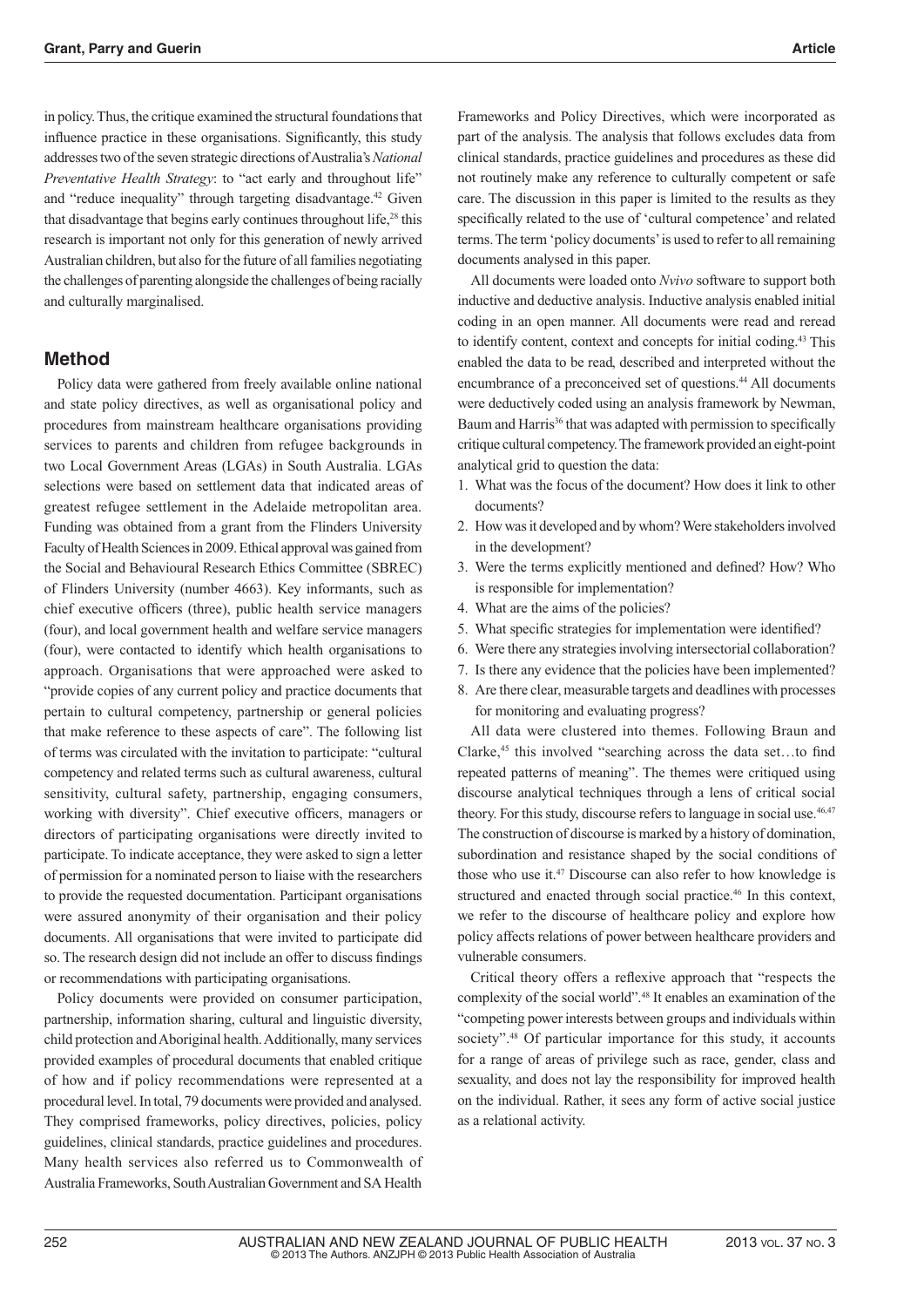### **Results and Discussion**

The two major findings in relation to cultural competence are: 1) a lack of definition, consistency, and application of the terms 'culture', 'cultural competency' and related concepts; and 2) the paradoxical use of language to determine care.

#### *Defining culture*

A major finding was an inconsistent use of the term 'culture' and lack of clear definition. This is not a new problem, nor is culture a term that can be defined singularly. Raymond Williams, a prominent theorist and researcher of culture, states that "culture is one of the two or three most complicated words in the English language".<sup>49</sup> However, the indiscriminate use of the word without an attendant definition within policy documents adds to confusion regarding interpretation of it for application. It also reduces the inherent significance of working with culture and diversity proposed within the documents.

The National Health and Medical Research Council of Australia guide to culturally competent care,<sup>50</sup> like many policy documents we analysed, does not define what is meant by culture. Culture is assumed, and continually appears only to be held by those who are ethnically different to those from Anglo backgrounds. The majority of documents analysed did not offer definitions. Only two documents from one health service offered the following inclusive definition of culture as an:

*"integrated pattern of human behaviour which includes, but is not limited to: communications languages, beliefs, values, practices, customs, rituals, roles, relationships and expected behaviours of a racial, ethnic, religious, social or political group".* 

This definition can be applied to individuals and groups, and it does not, like the majority of policy documents, conflate culture with ethnicity. From a mainstream policy perspective, this enables the policy to include a range of marginalised groups and individuals such as same-sex attracted peoples, those with disabilities and those from refugee backgrounds and, as such, is conceptually an ideal definition.

In Australia, nationhood is represented through concepts of 'multiculture' and 'multiculturalism', where culture is often understood to represent 'different' ethnic groups and associated ways of life. Indeed, the current Australian policy *Multicultural Australia: United in Diversity* incorporates a strategic direction for access and equity, highlighting the need for greater investment for vulnerable individuals and groups, including refugees living as permanent or temporary residents in Australia.51 While multiculturalism has been useful to value the range of cultural identities within the nation, it is problematic, as it does not account for the fluid and hybrid nature of disparate cultural groups or individuals.

Most of the policies reviewed either defined or inferred culture as identification with a group with shared or collective meaning. One policy, for example, stated that culture was "a property of a group". In common 20<sup>th</sup> century usage, culture generally refers to different cultural groups, where culture in the anthropological sense represents a particular way of life, as in – for example – an ethnic group. In the delivery of healthcare, this anthropological understanding can have adverse effects. Where care is informed by a belief that by understanding groups or cultures that are distinguished by common customs and ways of being in the world, informed by a national or common "spirit",<sup>52</sup> one can learn the group customs and thus have the knowledge to care for them. This anthropological approach has been adopted widely throughout Western nations, through "transcultural nursing practice".<sup>53</sup> The problem is that this has led to many health professionals feeling unable to competently work with clients culturally different to themselves without first having an armoury of knowledge about 'them' rather than an armoury of self-critique, cultural respect and professional inquiry.18

This approach leaves unattended the construct that assembling cultural meanings is a fluid and changing process, often conflicting within particular cultural groups .<sup>48</sup> Culture is not static but always negotiated within relations of power.

#### *Cultural competency and other related terms*

While 'cultural competency' was used in a prominent manner in all documents analysed, only two documents from one service provider explicitly defined 'culturally competent care'. In these documents, it was defined as a "set of behaviours, attitudes and policies within a system that enables effective interactions in a crosscultural framework". This definition helpfully included behaviours and attitudes and also positioned this requirement within the context of both the individual and the organisation's responsibility.

This definition clearly follows the NHMRC guide, where cultural competence is defined as "a set of congruent behaviours, attitudes, and policies that come together in a system, agency or among professionals and enable that system, agency or those professions to work effectively in cross-cultural situations".50 Core to this model is valuing diversity, cultural self-assessment, awareness of intercultural dynamics, and institutionalisation of cultural knowledge. Providing definitions means that all people working within the organisation potentially know explicitly what to aim for in relation to the care of peoples from diverse cultural backgrounds. Where definitions have not been made explicit, beliefs and practices about culturally competent care are left to the individual and their specific beliefs and values.

It was disconcerting that even though two policy documents detailed a framework for what 'should' happen in the delivery of culturally competent care, such as, "to value diversity and incorporate this into all aspects of the organisation" and to "selfassess in relation to these", no further documents, procedures, or practice guidelines offered how this might be enacted at the individual level. The only related items were procedures relating to the use of interpreters in practice. While important, it is not the whole of care for people from diverse cultural backgrounds. No policy explicitly mentioned the need to attend to race-based discrimination, other than to say all peoples should be treated 'regardless' of difference.

A further challenge was that two of the documents referred to cultural competency only as required in the care of people from Aboriginal and Torres Strait islander groups. We know that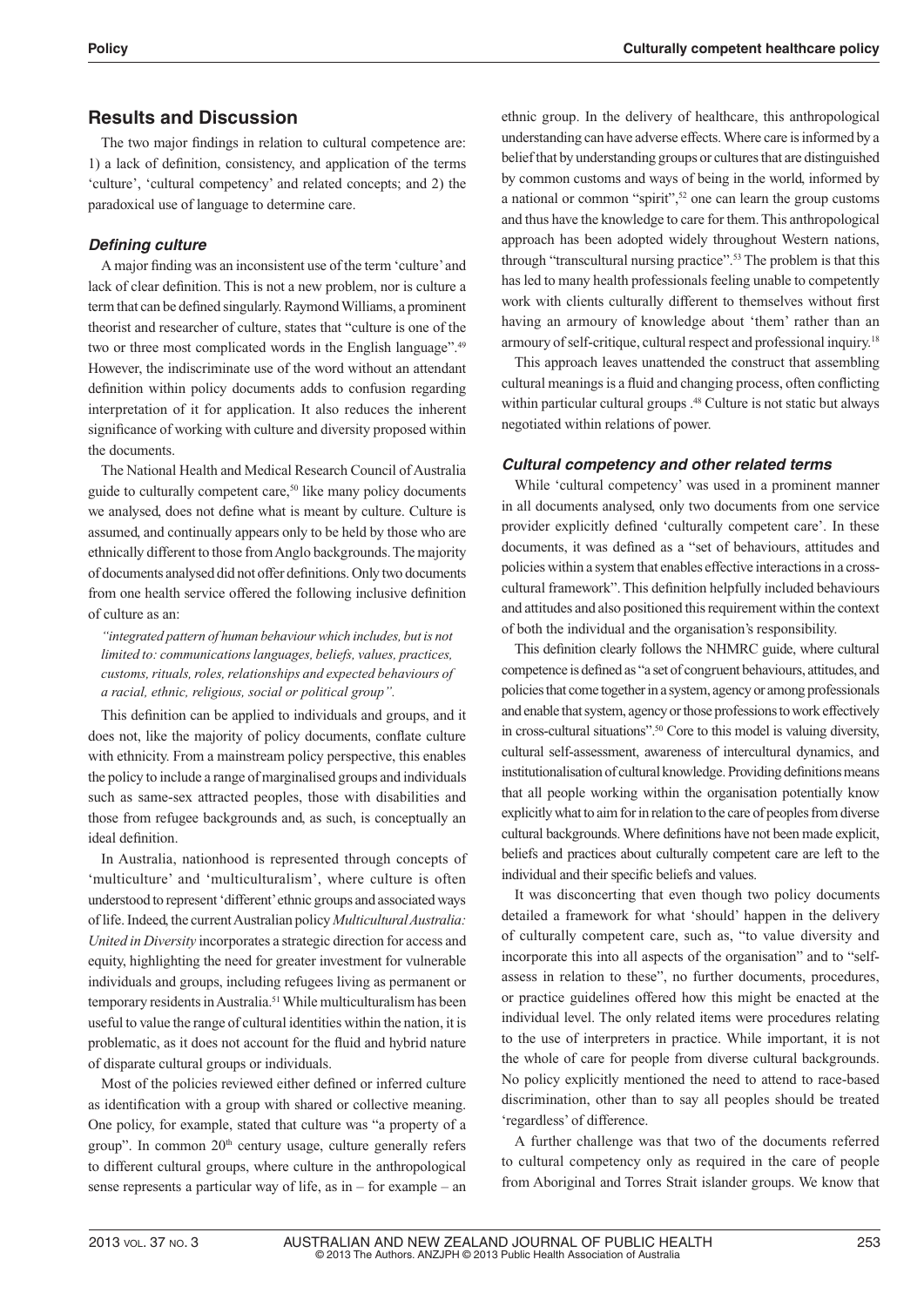Indigenous health outcomes in Australia have long been unattended and there is urgent need to redress this situation.54,55 While it is important for the position of Indigenous Australians to be upheld as unique and necessarily privileged, doing so does not need to be at the exclusion of people from other marginalised groups. Implications for practice from this policy expression are demonstrated through recent Australian research into supporting diversity and preventing race-based discrimination in workplaces. Trennery et al.<sup>3</sup> found that while many tools exist for individual assessment of culturally competent practices, those from an Australian context were aimed primarily at working exclusively with Indigenous peoples. There were no programs for culturally competent care with other cultural groups in the Australian context documented or evaluated in the academic literature. The lack of explicit mention of the requirement to attend to behaviours and attitudes in definitions of culturally competent care in all but two documents is also consistent with the findings of Trennery et al.<sup>3</sup> The majority of programs reviewed by Trennery et al.<sup>3</sup> focused on improving knowledge rather than attending to attitudes or behaviours, which does not equate to a subsequent change in practice.

Policies need to lead an organisation and its practice.<sup>56</sup> Unless policies identify the need to address issues of behaviour and attitudes, and name race-based discrimination, practice will not change and peoples from diverse cultural and linguistic backgrounds will continue to receive care that is inequitable at best, and racist at worst, resulting in poorer outcomes.<sup>57</sup> In the majority of documents, the term 'cultural competency' is used uncritically, without explicit consideration of the nature of culture, keeping practice embedded in and reinforcing notions of anthropologically-based disparity. This raises the question: is cultural competency an appropriate framework from which to deliver care within a framework of social justice?

Models of cultural competence based on multiculturalism have been criticised for increasing distances between cultures,<sup>58</sup> thwarting cultural acceptance and integration.<sup>59</sup> marginalising cultural concerns to those outside the dominant white majority,<sup>60</sup> reinforcing middle-class normative positions,<sup>61</sup> and racial superiority.<sup>62</sup> In framing cultural competence, the NHMRC clearly stated that "achieving culturally competent healthcare is everybody's responsibility" and that cultural competence can only be achieved through partnership and participation.<sup>50</sup> This position of social inclusion and reciprocity is further reinforced by the repeated use of the term 'cultural diversity' rather than multiculturalism.

The term 'diversity' was present and defined in only one document. Terms that also appeared but were not defined in other documents included 'cultural inclusivity', 'cultural responsiveness' and 'culturally sensitivity'. A noticeable absence was the term 'cultural safety', which was used in only one document that specifically referred to service provision for Aboriginal and Torres Strait Islander people. This is concerning, because a culturally safe approach takes social justice as its starting point<sup>63,64</sup> and is showing promise as an approach in healthcare policy in NZ and Canada. Combined with critical approaches to culture, it is constructed as much more than cultural practice.

Originating in the bicultural context of NZ, cultural safety is an approach primarily adopted for use between non-Indigenous and Indigenous peoples.64 Documents from this study indicate that cultural safety has primarily related to care for Aboriginal and Torres Strait Islander peoples. Cultural safety is the provision of healthcare by clinicians who recognise the self as a cultural being, the rights of others and the legitimacy of diversity and difference .63 It does not attempt to learn about other cultural groups as a separate activity from this self-awareness. This is based on the premise that a health professional "who can understand his or her own culture and the theory of power relations can be culturally safe in any context".63 This is reflected in the policy analysis of this research.

#### *The paradox of liberal humanism*

A major finding was that the majority of documents included language that suggested that services and care should be provided 'irrespective of difference'. Other similar statements include, 'regardless of sex, race, disability or religion', or 'regardless of individual circumstances, characteristics, differing abilities, language, culture or background'. This raises the question of how healthcare professionals can logically provide care in a culturally and linguistically appropriate manner where the policy is that care is to be provided 'without regard' to a person's cultural characteristics.

This language arguably stems from the political philosophy of liberalism, which developed in Europe during the 18<sup>th</sup> and 19<sup>th</sup> centuries following calls for recognition of individual freedoms. While the freedom of the individual was regarded as supreme, how this individuality was constructed remained the domain of democratic institutions such as contemporary health institutions. People were attributed individual freedom when they were able to demonstrate acceptance of the rational, scientific truths or universal knowledge of the particular culture or institution. This truth was based on the rationality of the mind and disregarded the emotive, non-scientific responses of the body or culture. Importantly, this separation, or Cartesian duality, marked the beginning of the separation of the universal from the specific, and culture from nature.

This separation or way of thinking is particularly endemic in healthcare.65 In the policy analysed in this study, there is an attempt to balance the scientific rationality of physiological sameness within a population with the cultural or non-scientific requirements of individuals. This results in the normative scientific position, or mainstream care, taking precedence.

Historically, this rationality has been enacted as a logic of domination and oppression.66 Scientific rationalism has eliminated competing ways of thinking by claiming itself as the sole basis for truth.67 In the reviewed policies, dominance of the mainstream population, while paradoxically purported to be underpinned by universal human rights, was maintained through directives that care should explicitly be 'regardless of' or should not take into consideration the non-scientific or cultural complexities of life.

Enforcing humanism, where humans are viewed as physiologically the same, means that the democracy and its institutions operate through a rational and sanctioned system.<sup>48</sup> While this makes sense, it loses traction when the needs of those who might be culturally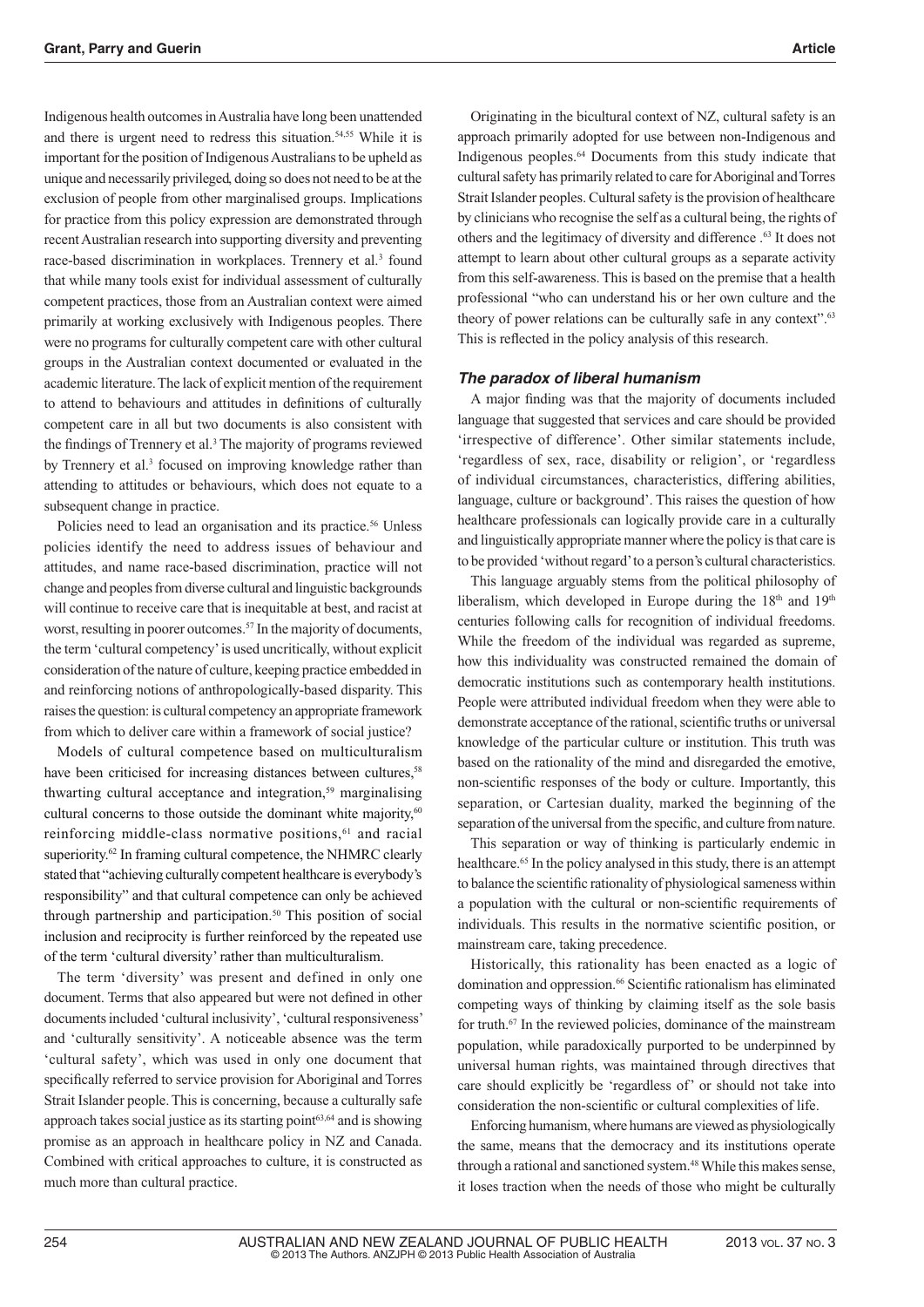different require alternate and specific care. This is when we see, as in the majority of the policies examined, dominant or mainstream discourses claimed as truth being hegemonically authorised, defining and controlling all other systems.68 The systems that are controlled in healthcare become the systems of care enacted by healthcare professionals who have no choice but to adhere to policy.

In seeking to engender equity in healthcare policy, we found a language of humanism, such as that from the International Declaration of Human Rights. Unfortunately this seems to have led to a paradoxical loss of 'equity'. The United Nations' declaration of equity for all without distinction of any kind<sup>69</sup> is vastly different to the provision of services that are 'regardless of' individual distinctions promulgated by the healthcare policy documents. Equity requires recognition that those who require services are not equal. By disregarding individual distinctions, services may be equal even though recipients of care may not be, resulting in services that are not equitable. From a critical cultural studies perspective this is an example of the liberal humanist paradox.48 As "the protector of individual rights and freedoms",<sup>48</sup> our healthcare policy makers forfeit individual rights for the greater interests of the state.

Universalising assumptions inherent within the liberal humanist paradigm presents major challenges for those living in the margins of normative culture and, in particular from this study, for health professionals seeking to provide care. To interpret and enact this framework is confusing for healthcare professionals who desire to provide equitable care and respect diversity.

## **Conclusions**

Cultural competency within health services has been identified as an important factor that can improve the health outcomes for families from marginalised communities. However, there is an inconsistency in how cultural competency is defined, understood and implemented in health practice, making it difficult for health workers to implement care using this concept.

Within these policy documents the language is constitutive of the culture of healthcare service provision in South Australia. This culture shapes the discourses used by health professionals as they support those within their care. At the individual level, the discourses of liberal humanism within the policies continue to influence policy users to maintain a relationship of power whereby mainstream thinking overrides the needs of those from marginal groups. Therefore, it recognises "how people use discourse and how discourse uses people".70 Policies provided to staff need to clearly define pathways for the delivery of services that address the current deficits in culturally competent care. Policy directives represent the interface between the goals of the organisation or government and the care provided by healthcare professionals. Therefore, the capacity of a policy directive to effectively circumvent the potential deleterious outcomes of culturally unsafe services is only possible when that policy provides clear definitions and instructions on what constitutes cultural competency. If practice is to change, policy needs to lead the way. Policy has the capacity to shape how healthcare organisations enact care.

## **Implications**

People from marginalised communities are entitled to receive care that is tailored to their cultural needs and individual past histories through greater clarity in policies and processes. This is important, especially given the numbers of children who are potentially exposed to unsafe and inappropriate healthcare.

We recommend that policies incorporating notions of culturally competent care define their understanding and usage of the term. A multiplicity of definitions is not problematic if intentions around concepts and usage of terminology are clear. Ideally, descriptions of usage would be determined through consultation with stakeholders, particularly those who will be impacted by the policy directives. The language of liberal humanism needs to be removed from policy documents intended to improve care of societies' most marginalised individuals. Families from culturally marginalised communities will never receive care that is respectful of their particular cultural histories if policy continues to insist that care be undertaken 'irrespective' of diversity.

#### **References**

- 1. Beach MC, Gary TL, Price EG, Robinson K, Gozu A, Palacio A, et al. Improving health care quality for racial/ethnic minorities: a systematic review of the best evidence regarding provider and organization interventions. *BMC Public Health*. 2006;6:104.
- 2. Drevdahl DJ, Canales MK, Dorcy KS. Of goldfish tanks and moonlight tricks:Can cultural competency ameliorate health disparities? *Adv Nurs Sci*. 2008;31:13-27.
- 3. Trennery B, Franklin H, Paradies Y. *Review of Audit and Assessment Tools, Programs and Resources in Workplace Settings to Prevent Race-based Discrimination and Support Diversity*. Carlton (AUST): Victoria Health Promotion Foundation; 2010.
- 4. Beach MC, Price EG, Gary TL, Robinson K, Gozu A, Palacio A. Cultural competence: A systematic review of health care provider educational interventions. *Med Care*. 2005;43(4):356-73.
- 5. Williamson M, Harrison L. Providing culturally appropriate care: A literature review. *Int J Nurs Stud*. 2010;47(6):761-9.
- 6. Sequist TD, Fitzmourice GM, Marshall R, Shaykevich S, Marston A, Gelb Safran D, et al. Cultural competency training and performance reports to improve diabetes care for black patients. *Ann Intern Med*. 2010;152:40-6.
- 7. Committee of Deans of Australian Medical Schools. *Curriculum Framework for Indigenous Health* [Internet]. Sydney (AUST): Medical Deans; 2004 [cited 2012 Dec 8]. Available from: http://www.medicaldeans.org.au/wp-content/ uploads/CDAMS-Indigenous-Health-Curriculum-Framework.pdf
- 8. CATSIN. Preamble. *Proceedings of the 14th Annual Conference "Getting There" Congress of Aboriginal and Torres Strait Islander Nurses*. 2012 September 19-21; Cairns, Queensland; 2012.
- 9. Ranzijin R, McConnochie K, Nolan W. *Psychology and Indigenous Australians: Foundations of Cultural Competence*. Melbourne (AUST): Palgrave-Macmillan; 2009.
- 10. Abrams LS, Molo JA. Critical race theory and the cultural competence dilemma in social work education. *J Soc Work Educ*. 2009;45(2):245-61.
- 11. Altmiller G, Gurten L. The moral dilemma of cultural competence. *Pa Nurse*. 2009;64(3):20-1.
- 12. Kumas-Tan Z, Beagan B, Loppie C, MacLeod A, Frank B. Measures of cultural competence: examining hidden assumptions. *Acad Med*. 2007;82(6):548-57.
- 13. Waite R, Calamaro CJ. Cultural competence: A systemic challenge to nursing education, knowledge exchange and the knowledge development process. *Perspecit Psychiatr Care*. 2010;46(1):74-80.
- 14. Walker R, St Pierre-Hansen N, Cormarty H, Kelly L, Minty B. Measuring cross-cultual patient safety: identifying barriers and developing prformance indicators. *Healthc Q*. 2010;13:64-71.
- 15. Grant J, Luxford Y, Darbyshire P. Culture, communication and child health. *Contemp Nurse*. 2005;20(2):134-42.
- 16. Human Rights and Equal Opportunity Commission. *Close the Gap: National Indigenous Health Equality Targets*. Canberra (AUST): HREOC; 2008.